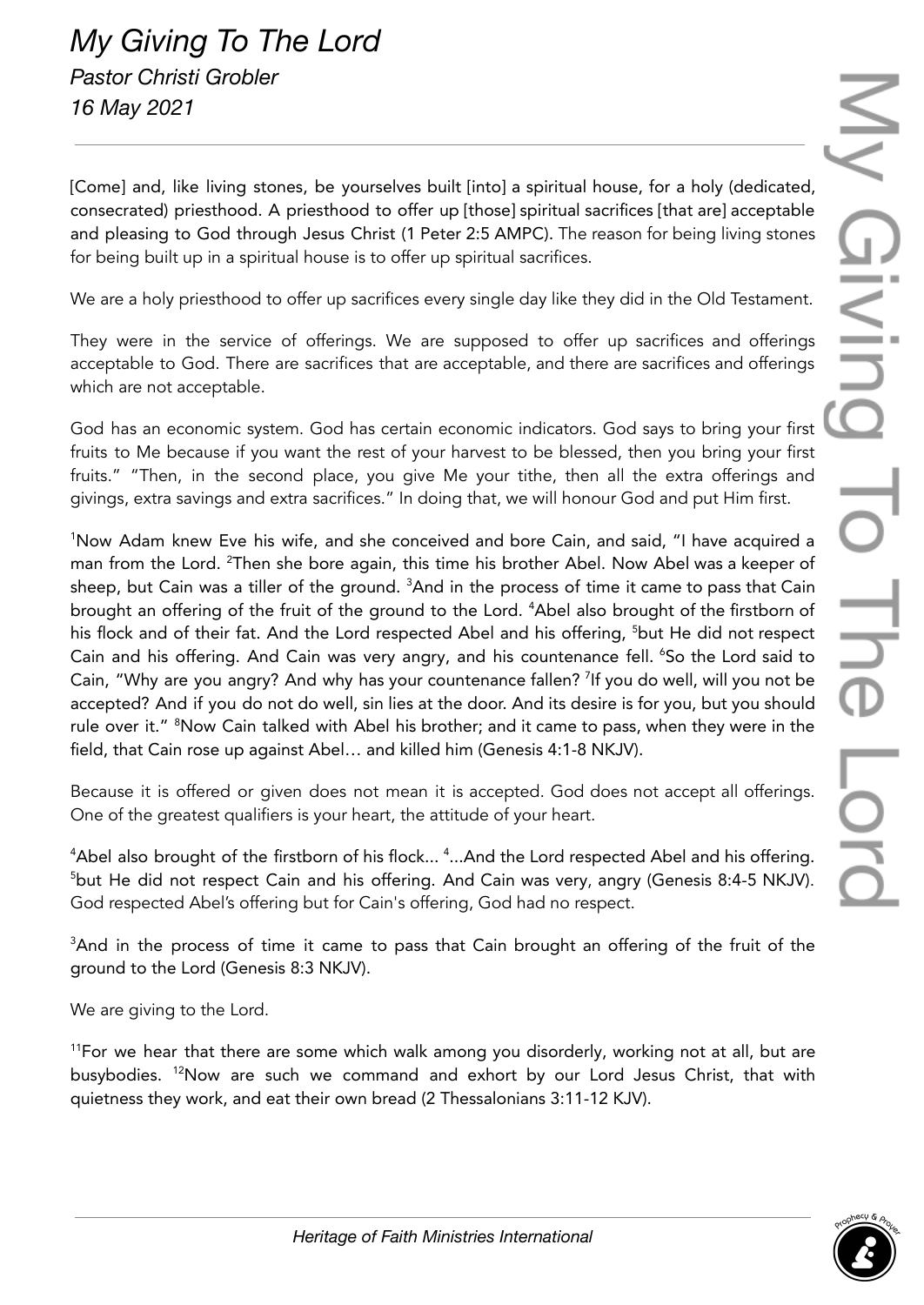<sup>11</sup>that you also aspire to lead a quiet life, to mind your own business. And to work with our own hands, as we commanded you (1 Thessalonians 4:11 NKJV). We must not judge. My giving, your giving - it's personal before the Lord.

When your giving comes from your heart, with faith, to worship the Lord, it's spiritual. Then you come with a gift, then you come with a song, then you come because this kind of giving separates itself from natural giving. When it's from the heart, and with faith, it's spiritual. That's how God wants us to come.

And in the process of time, it came to pass that Cain brought an offering, of the fruit of the ground to the Lord. <sup>4</sup>Abel also brought of the firstborn of his flock and of their fat (Genesis 4:3-4 NKJV). Cain brought an offering but on his own terms. He did not place God first and he decided what he wanted to do.

Israel took their first fruit and gave it to God, trusting in God, their Source.

By bringing God their first fruits, they would sanctify all their harvests and other offerings coming after the first fruits.

<sup>16</sup>For if the first fruit is holy, the lump is also holy; and if the root is holy, so are the branches (Romans 11:16 NKJV). The Jewish people believe that what is true of the first word of the Torah, is true of the whole book. What is true of the firstborn, is true of the rest of the family. And what is true of the first fruits, is true of the rest of the harvest.

<sup>35</sup>And, we made ordinances to bring the firstfruits of our ground and the firstfruits of all fruit of all trees, year by year, to the house of the Lord;  $^{36}$ to bring the firstborn of our sons and our cattle, as it is written in the Law, and the firstborn of our herds and our flocks, to the house of our God, to the priests who minister in the house of our God. <sup>37</sup>to bring the first fruits of our dough, our offerings, the fruit from all kinds of trees, the new wine and oil, to the priests (Nehemiah 10:35-37 NKJV).

Your first fruit you give before the harvest. There's always some grain ripening before the rest of the harvest is ripe.

<sup>8</sup>Will a man rob God? Yet you have robbed Me! But you say, 'In what have we robbed You?' In tithes, and offerings (Malachi 3:8 NKJV). The first tithe, ten per cent, goes to the House of the Lord. The second tithe is a self tithe. And the third tithe goes to the poor.

<sup>1</sup>Then the Lord spoke to Moses, saying,  $2^{\circ}$  Consecrate to Me all the firstborn, whatever opens the womb among the children of Israel, both man and beast; it is Mine" (Exodus 13:1-2 NKJV).

<sup>9</sup>Honor the LORD with your possessions, And with the first fruits of your increase (Proverbs 3:9 NKJV). There must be increase for God to get first fruits.

Organise your life where other people come first. Now you have a heart of generosity. Save your 10 per cent, but every third one goes to the poor. Think about others first. Organise your life where other people come first. Righteousness revealed is generosity. That is who God is: so generous in His love, in His mercy towards us. God wants us to live that way ourselves.

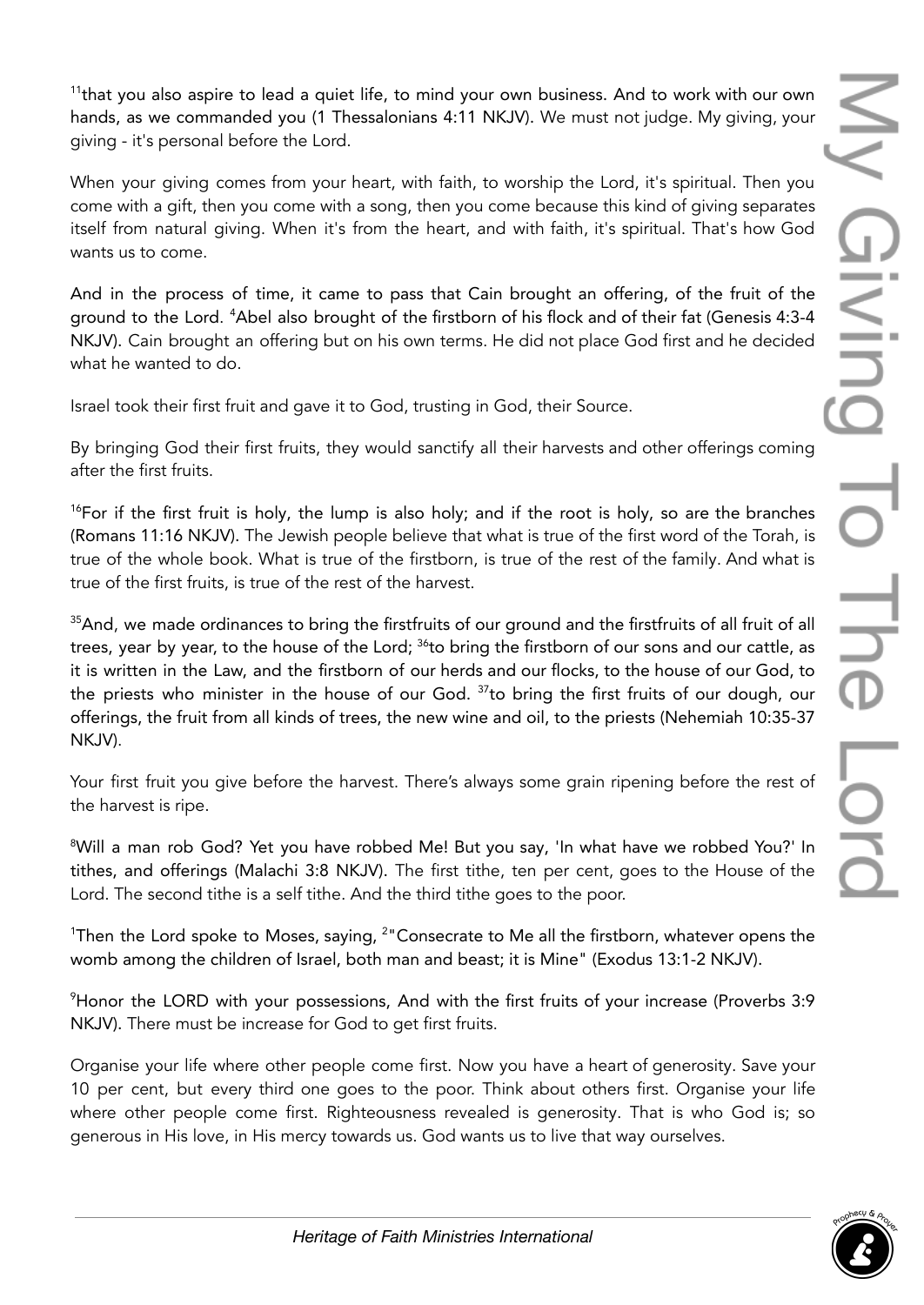For if the first fruit is holy, the lump is also holy (Romans 11:16 NKJV).

When you consecrate something to God, it means that God will treat it now like it's His own. If you want to give something to God, you give it through the act of first fruits. If you really want to give God something, you take your first and your best and you offer it up to Him.

<sup>30</sup>And the first of all the first fruits of all kinds, and every offering of all kinds from all your offerings, shall belong to the priests. You shall also give to the priest the first of your coarse meal and bread dough that a blessing may rest on your house (Ezekiel 44:30 AMPC).

What you give in first fruits will speak for you and your children for generations to come.

Abraham did not wait till he had 10 sons before he gave Isaac. He gave the first, the only one he had to give. Abraham had only the promise of having more sons. But the blessing was on his house, his lineage to come. When Abraham gave Isaac he consecrated a nation yet to be born. What do you think our obedience can do?

<sup>7</sup>And he has generously given each one of us supernatural grace, according to the size of the gift of Christ (Romans 4:7 TPT). <sup>8</sup>... gifts were given to men (Romans 4:8 TPT).

<sup>3</sup>For I say, grace given to me, to everyone who is among you, do not think of himself more highly than he ought to think, but you think soberly, as God has dealt to each one the measure of faith, <sup>4</sup>For as we have many members in one body, but all the members do not have the same function. <sup>5</sup>so we, being many, are one body in Christ, and individually members of one another. <sup>6</sup>Having then gifts differing, according to the grace that is given to us, let us use them (Romans 12:3-6 NKJV).

There is a grace for a place. You must function in the place with the grace that God has given to you. 6 If prophecy, let us prophesy in proportion to our faith; <sup>7</sup>or ministry, let us use it in our ministering; he who teaches, in teaching; <sup>8</sup>he who exhorts, in exhortation; he who gives, (with liberality); he who leads, with diligence; he who shows mercy, with cheerfulness (Romans 12:6-8 NKJV).

There's many in the body of Christ who have the gift to make money. All the gifts must give according to their grace.

 $32$ Now the multitude of those who believed were of one heart and one soul. The only way you get in that place is to put your foot in the message, to be one heart and one mind. Neither did anyone say that any of the things he possessed was his own, but they had all things in common.  $33$ And with great power the apostles gave witness to the resurrection of the Lord Jesus. And great grace was upon them all, Great grace is upon us to step up and to be what God called you and me to be. <sup>34</sup>Nor was there anyone among them who lacked; for all who were possessors of lands, or houses sold them, and brought the proceeds of the things that were sold, <sup>35</sup>and laid them at the apostles' feet; and they distributed to each as anyone had need (Acts 4:32-35 NKJV).

We cannot go forward if some of the gifts think they can stay behind.

When we start to give on this level of firstfruits, this level of the leading of the Holy Spirit, God can come in here and do things that He could not do yesterday. This kind of giving will bring a

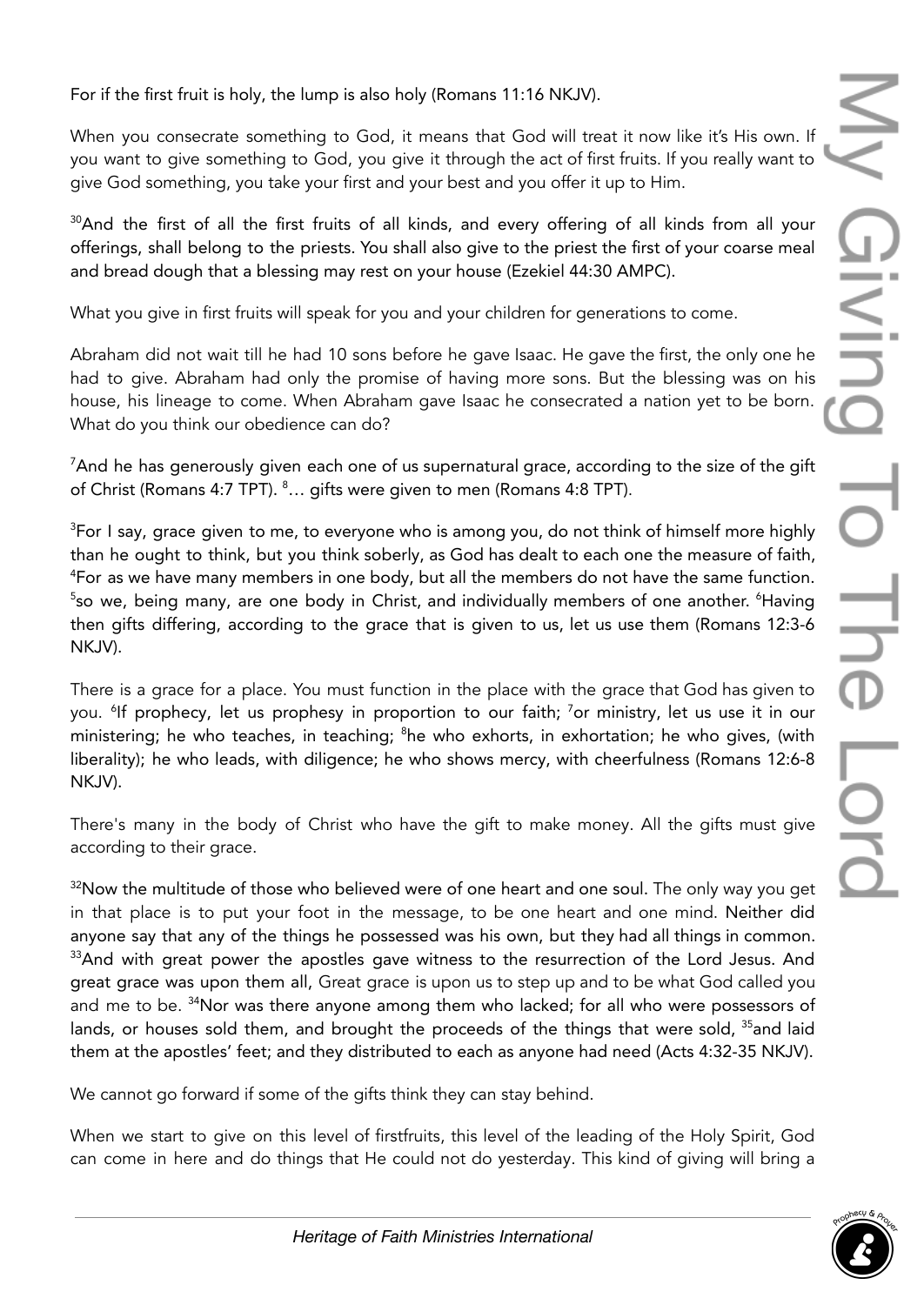very great shift and that shift is already happening. This kind of obeying the Holy Spirit is going to cause shifts. It's the time of God, the shift for victory that is about to take place.

<sup>15</sup>Then the angel of the Lord called to Abraham a second time out of heaven, <sup>16</sup>and said: "By Myself, I have sworn, says the Lord, because you have done this thing, and have not withheld your son, your only son, <sup>17</sup>blessing I will bless you, and multiplying I will multiply your descendants as the stars of the heaven and as the sand which is on the seashore; and your descendants shall possess the gate of their enemies. 18 In your seed all the nations of the earth shall be blessed because you have obeyed My voice." (Genesis 22:15-18 NKJV). Whenever God is leading you to give first fruits on this level, He is setting you up for something; that's just the nature of God.

<sup>1</sup>After these things, the word of the Lord came to Abram in a vision, saying, "Do not be afraid, Abram. I am your shield, your exceedingly great reward." <sup>2</sup>But Abram said, "Lord God, what will You give me? What will you give me, seeing I go childless, and the heir of my house is Eliezer of Damascus?" <sup>3</sup>Then Abram said, "Look, You have given me no offspring; indeed one born in my house is my heir!" <sup>4</sup>And behold, the word of the Lord came to him, saying, "This one shall not be your heir, but one who will come from your own body shall be your heir." <sup>5</sup>Then He brought him outside (Genesis 15:1-5 NKJV).

 $16$ and said: "By Myself, I have sworn, says the Lord, because you have done this thing, and have not withheld your son, your only son— <sup>17</sup>blessing I will bless you, and multiplying I will multiply your descendants as the stars of the heaven and as the sand which is on the seashore, and your descendants shall possess the gate of their enemies. 18 In your seed all the nations of the earth shall be blessed because you have obeyed My voice." (Genesis 22:16-18 NKJV). The church rising, having the answers and having dominion because we choose to come to church, to love the Lord, to obey His Word, to be His people, and let Him be our God, to live righteously in our giving, with one another in our giftings, in everything that God has for us. We are stepping up to obey the Word of the Lord.

This is going to be leading by the Holy Spirit and an obeying on your part. When you choose to obey God like this, the blessing will come to be on your house, your children and your lineage through the act of giving first fruits.

 ${}^{8}$ Here, mortal men receive tithes, but in heaven, it is Jesus who is actually receiving them (Hebrews 7:8 NKJV).

<sup>35</sup>And we made ordinances to bring the firstfruits of our ground and the firstfruits, of all fruit of all trees, year by year to the house of the Lord; <sup>36</sup>to bring the firstborn of our sons and our cattle to the house of our God, to the priests who minister in the house of our God (Nehemiah 10:35-36 NKJV).

<sup>8</sup>Then the word of the Lord came to him, saying, 9 "Arise, go to Zarephath, which belongs to Sidon and dwell there. See, I have commanded a widow there to provide for you." <sup>10</sup>So he arose and went to Zarephath. And when he came to the gate of the city, indeed a widow was there gathering sticks. And he called to her and said, "Please bring me a little water in a cup, that I may drink." <sup>11</sup>And as she was going to get it, he called to her and said, "Please bring me a morsel of bread in your hand." <sup>12</sup>So she said, "As the Lord your God lives, I do not have bread, only a handful of flour in a bin, and a little oil in a jar; and see, I am gathering a couple of sticks

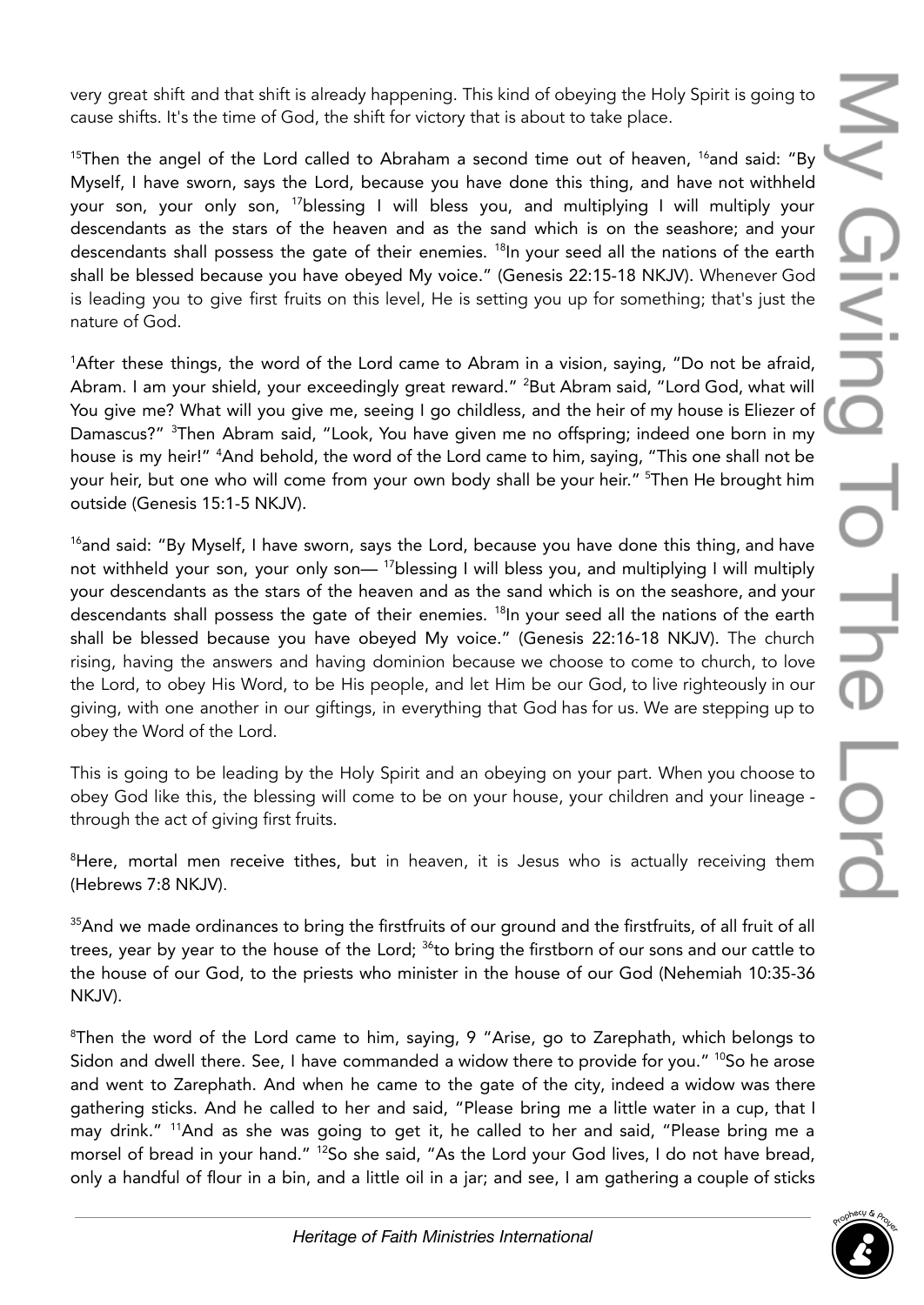that I may go in and prepare it for myself and my son - prepare it for myself and my son that we may eat it, and die." <sup>13</sup>And Elijah said to her, "Do not fear; go and do as you have said, but make me a small cake from it first, and bring it to me and afterwards make some for yourself and your son. <sup>14</sup>For thus says the Lord God of Israel: 'The bin of flour shall not be used up, nor shall the jar of oil run dry (1 Kings 17:8-14 NKJV). Go and do this says the priest, the pastor, give it to me first.

<sup>20</sup>But Christ has indeed been raised from the dead, the firstfruits of those who have fallen asleep.  $21$ For, since death came through a man, the resurrection of the dead, comes also through a man.  $^{22}$ For as in Adam all die, so in Christ, all will be made alive.  $^{23}$ But each in turn: Christ, the firstfruits; then, when he comes, those who belong to him. <sup>24</sup>Then the end will come when he hands over the kingdom to God the Father after he has destroyed all dominion, authority and power. <sup>25</sup>For he must reign until he has put all his enemies under his feet (1 Corinthians 15:20-25 NIV).

<sup>46</sup>And when Jesus had cried out with a loud voice, He said, "Father, 'into Your hands I commit My spirit.' " Having said this, He breathed His last breath (Luke 23:46 NKJV). Our resurrection was guaranteed because Jesus placed His life in the hands of His Father. When our first fruits are in the right hands, it cannot die.

One of the prime manifestations of pride is anger and rebellion. Cain killed Abel because he had a corrupt way of thinking. God is bringing us the messages to purify our hearts. This is what God is doing. <sup>11</sup>For this is the message that you heard from the beginning, that we should love one another, <sup>12</sup>not as Cain who was of the wicked one and murdered his brother. And why did he murder him? Because his works were evil and his brother's righteous (1 John 3:11-12 NKJV). When God directs us, when our leading comes from the Holy Spirit, He never takes us to crooks. When God is directing you as He directed us here, He brings us to a place that He knows these leaders are My people. Get in with everything because you are with the Lord and the Holy Spirit is leading you because that house anointing is on Pastor John.

<sup>16</sup>"This day the Lord your God commands you to observe these statutes and judgments. You shall be careful to observe them with all your heart and with all your soul. <sup>17</sup>Today you have proclaimed the Lord to be your God (Deuteronomy 26: 17 NKJV). <sup>18</sup>Also today the Lord has proclaimed you to be His special people (Deuteronomy 26:18 NKJV). When we choose to come and be led by God this way in our righteous giving, verse 17 says then we proclaim for all to see – our proclamation is speaking into the spiritual realm.

<sup>19</sup>And that He will set you high above all nations (Deuteronomy 26:19 NKJV). We've got the promise of God; this is what He is doing with His church right now.

"Come on, get out of Babylon". If you don't know, ask. Don't kill. Get these things out of your heart and speak and ask. Make the adjustment and change like the prodigal son."

 $16$ And he would gladly have filled his stomach with the  $\mathfrak l$ pods that the swine ate, and no one gave him anything (Luke 15:16 NKJV)

 $22^{\prime\prime}$ But the father said to his servants, 'Bring out the best robe and put it on him, and put a ring on his hand and sandals on his feet. <sup>23</sup>And bring the fatted calf here and kill it (Luke 15:22-23 NKJV). The father is celebrating because with God it is not about what you did not do, it is about